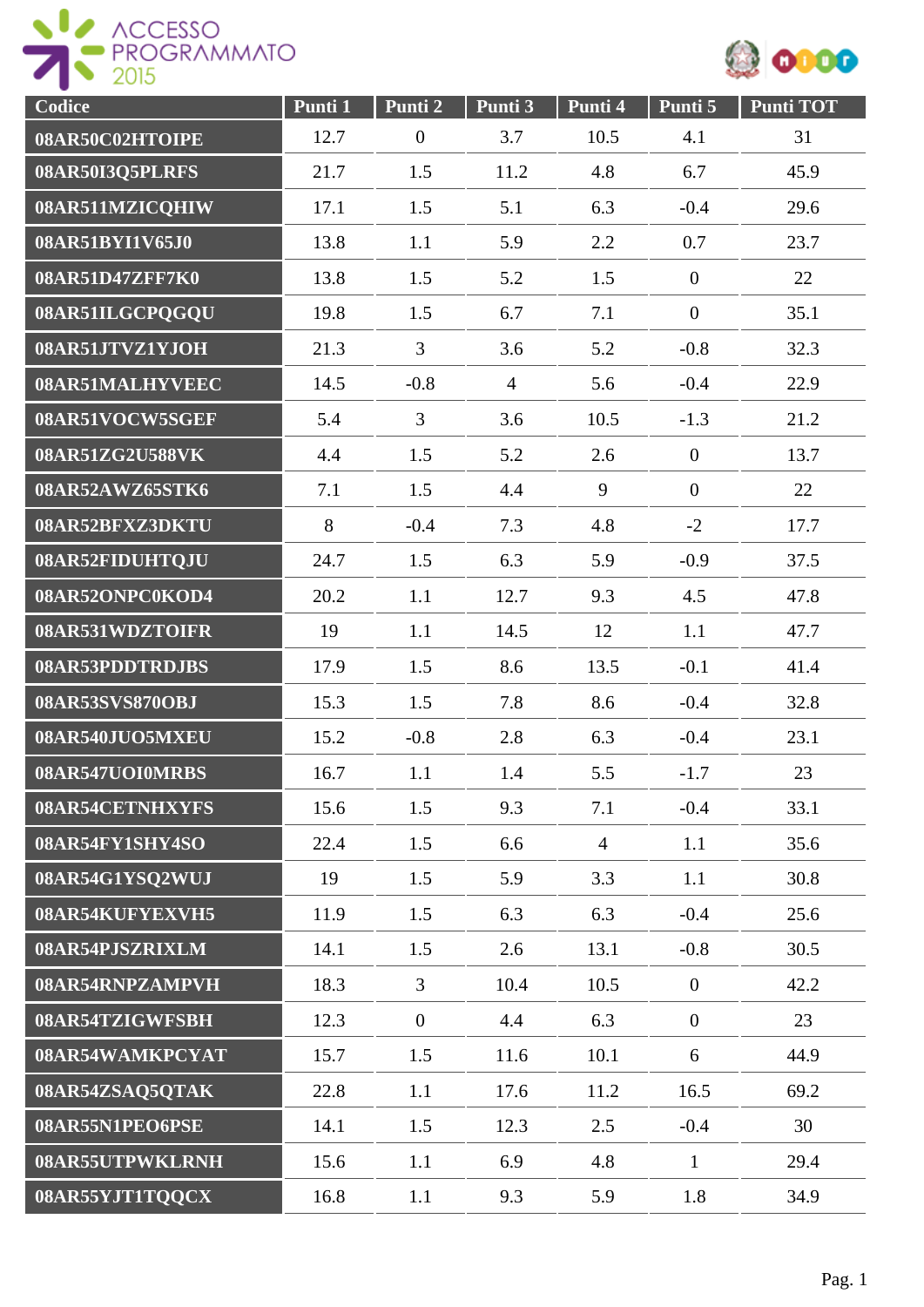



| Codice          | Punti 1        | Punti 2        | Punti 3 | Punti 4        | Punti 5          | <b>Punti TOT</b> |
|-----------------|----------------|----------------|---------|----------------|------------------|------------------|
| 08AR56D6DMWRWAE | 21.3           | 1.5            | 2.8     | 8.6            | $-1.6$           | 32.6             |
| 08AR56LQQV5PBCP | 21.3           | 1.1            | 10.1    | 8.2            | 0.7              | 41.4             |
| 08AR56QRNGCNCGH | 6              | $\overline{0}$ | 13.1    | $\overline{3}$ | 4.5              | 26.6             |
| 08AR56SOOMXXDIB | 5.7            | 1.1            | 6.2     | 7.4            | $-2.4$           | 18               |
| 08AR56XNIJEB4JO | 14.9           | $-0.4$         | 16.1    | 3.7            | $\boldsymbol{0}$ | 34.3             |
| 08AR56YYJY2VEMR | $\overline{4}$ | $\overline{0}$ | 7.1     | 9.3            | $\overline{0}$   | 20.4             |
| 08AR5782GYBRWWM | 16.8           | 1.5            | 3.3     | 3.3            | 4.5              | 29.4             |
| 08AR57E5NTNH2DD | 19.4           | $\overline{0}$ | 12.7    | 7.4            | 6.3              | 45.8             |
| 08AR57VXHQKXOFR | 4.3            | $-0.8$         | 6.2     | 2.1            | 1.5              | 13.3             |
| 08AR586QHPVJH6P | 16.8           | 1.1            | 10.4    | 2.9            | 1.5              | 32.7             |
| 08AR58DM1SXWKK6 | 22.8           | $\overline{3}$ | 22.1    | 11.2           | 11.2             | 70.3             |
| 08AR58DWZLVHASU | 13.7           | 1.1            | 5.4     | 6.3            | 1.8              | 28.3             |
| 08AR58HQJFADHZX | 16             | $\overline{3}$ | 15.7    | 5.2            | $-0.8$           | 39.1             |
| 08AR58PHRNB4MMZ | 16.7           | 1.1            | 9.6     | 9.3            | $-0.8$           | 35.9             |
| 08AR58XUO7PYGSC | 16.8           | 1.5            | 8.2     | 3.3            | 4.5              | 34.3             |
| 08AR5A2QP861DYG | 6.3            | 1.1            | 4.8     | 6.3            | $-1.2$           | 17.3             |
| 08AR5A4W5YZKHM5 | 16.4           | 1.5            | 9.7     | 7.1            | 0.7              | 35.4             |
| 08AR5AFCA6I8JUN | 16.4           | $\overline{0}$ | 2.9     | 6.3            | $\overline{0}$   | 25.6             |
| 08AR5AIGCG0J7TB | 14.1           | 1.1            | $-1.3$  | 2.1            | 1.8              | 17.8             |
| 08AR5AMH0YO3VY7 | 11.5           | 1.1            | 10      | 4.8            | $-1.6$           | 25.8             |
| 08AR5AODBVGUHXQ | 16             | 3              | 3.7     | 5.6            | $\overline{0}$   | 28.3             |
| 08AR5AR4QBVHLXH | 11.6           | 3              | 4.5     | 5.2            | $\overline{0}$   | 24.3             |
| 08AR5AWXWQXRCZD | 19             | $\overline{3}$ | 12.3    | 2.9            | $\overline{0}$   | 37.2             |
| 08AR5AXGDNBRFXY | 6.6            | $-0.4$         | 2.9     | $\mathbf{1}$   | 3.7              | 13.8             |
| 08AR5B2AXBXHOET | 5.7            | $\mathfrak{Z}$ | 1.2     | 7.4            | 1.5              | 18.8             |
| 08AR5B3GTAQDNPK | 3.1            | 1.1            | 2.8     | 7.8            | $-2.4$           | 12.4             |
| 08AR5BEPRYOWDRM | 19             | 3              | 11.9    | 10.1           | $-0.1$           | 43.9             |
| 08AR5BIV0DAOM3E | 4.4            | 1.1            | 2.8     | 5.6            | $\mathbf{0}$     | 13.9             |
| 08AR5BK3KTOV5ER | 17.2           | 1.1            | 4.5     | 8.2            | $\overline{0}$   | 31               |
| 08AR5BOXXX5MO7V | 25.1           | 1.5            | 12.7    | 11.2           | 4.1              | 54.6             |
| 08AR5BPKIXVGEJO | 13.1           | 1.5            | 2.6     | 2.9            | 1.5              | 21.6             |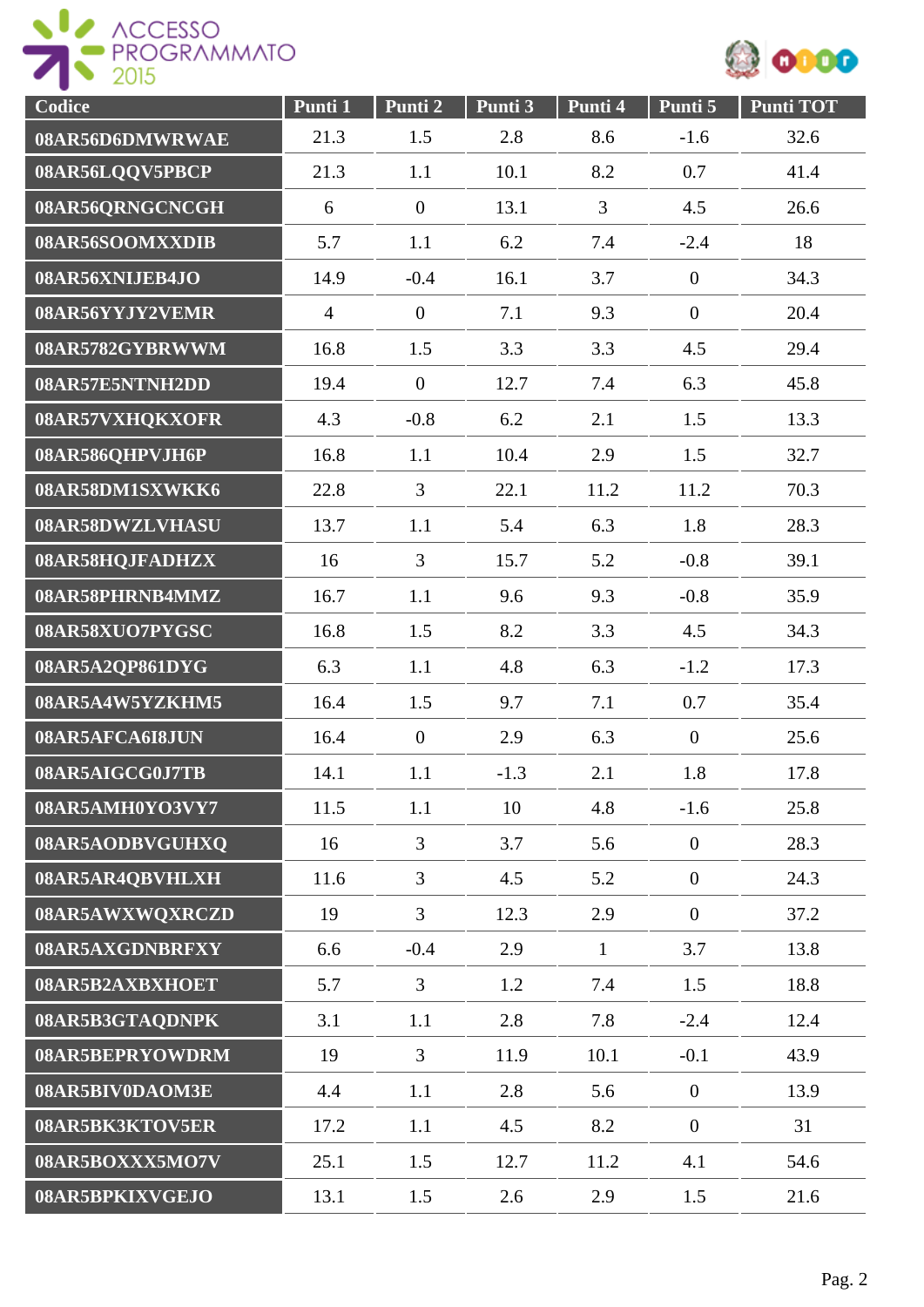



| Codice                 | Punti 1 | Punti <sub>2</sub> | Punti 3        | Punti 4          | Punti 5          | <b>Punti TOT</b> |
|------------------------|---------|--------------------|----------------|------------------|------------------|------------------|
| 08AR5BQVADJJIZM        | 18.7    | 1.5                | 7.1            | 5.2              | 4.5              | 37               |
| 08AR5BR0DTTGSYO        | 16.1    | 1.5                | 14.2           | 0.7              | 1.1              | 33.6             |
| 08AR5C2HL65NCNV        | 9.2     | $-0.4$             | $\overline{7}$ | 2.9              | $\boldsymbol{0}$ | 18.7             |
| 08AR5C7FQCFSBDD        | 17.9    | 1.5                | 4.1            | 5.6              | $-0.8$           | 28.3             |
| 08AR5CBWPI2YOBM        | 21.3    | 1.1                | 15.7           | 10.1             | 1.1              | 49.3             |
| 08AR5CGMUMC3MY3        | 17.5    | 3                  | 2.6            | $\boldsymbol{0}$ | $\overline{0}$   | 23.1             |
| 08AR5CJHUIZKUTY        | 10.3    | 1.1                | 1.4            | 2.2              | $\boldsymbol{0}$ | 15               |
| 08AR5CLRFQGRW41        | 14.5    | 1.5                | 11.6           | 4.8              | 4.1              | 36.5             |
| 08AR5CNPUNZ80ST        | 14.1    | 1.5                | 4.5            | 10.5             | $\overline{0}$   | 30.6             |
| 08AR5COLXNQE8I6        | 9.9     | 1.5                | 1.7            | 0.6              | 1.8              | 15.5             |
| 08AR5CPZXUUTNGO        | 9.3     | $-0.4$             | 4.8            | 10.1             | 2.6              | 26.4             |
| 08AR5CQ4BAVF5JN        | 10.4    | 1.1                | 6.6            | 7.5              | $\overline{0}$   | 25.6             |
| 08AR5CQGTTNNNR1        | 14.1    | 1.5                | 11.9           | 9.7              | $\overline{3}$   | 40.2             |
| 08AR5CQQYRRVYRF        | 15.3    | 1.1                | 14.2           | 8.2              | $\overline{0}$   | 38.8             |
| 08AR5CXIPBYJ8M8        | 10.3    | $-0.4$             | 9.3            | 4.8              | 1.1              | 25.1             |
| 08AR5CYN63OVKKK        | 22.8    | 1.5                | 12.3           | 11.6             | 3.3              | 51.5             |
| 08AR5CZQ8SBPSMN        | 10.5    | $\overline{3}$     | 14.2           | 3.3              | 6.7              | 37.7             |
| 08AR5DHQRMLZEAP        | 17.5    | $\overline{3}$     | 7.7            | 8.6              | 5.2              | 42               |
| 08AR5DOKT4VEZ4S        | 22.8    | 1.5                | 13.8           | 9.7              | 2.6              | 50.4             |
| 08AR5E7DE0ZIVJL        | 17.2    | 1.5                | 9.7            | 6                | 2.2              | 36.6             |
| 08AR5EC5R3KZMNN        | 16.7    | 1.1                | 3.6            | $\overline{4}$   | $-0.5$           | 24.9             |
| 08AR5EEERDFQYK1        | 22.8    | 1.5                | 7.1            | 13.1             | 4.5              | 49               |
| 08AR5EJDWINNWZJ        | 25.5    | 1.5                | 10.1           | 10.1             | 5.2              | 52.4             |
| 08AR5ENQICVKEGM        | 15.3    | 1.5                | 10.5           | 9.7              | $\mathbf{0}$     | 37               |
| 08AR5ET4AXVI71Q        | 7.3     | 3                  | 1.4            | 8.2              | $-1.2$           | 18.7             |
| 08AR5EW8NWLZSGQ        | 17.6    | $\overline{0}$     | 4.4            | 6                | $\overline{0}$   | 28               |
| 08AR5EYLIAG3GHK        | 21.3    | 3                  | 6.6            | 11.6             | $\mathbf{1}$     | 43.5             |
| 08AR5EZBRAEVYF2        | 14.8    | 1.1                | 4.3            | 5.5              | $-0.8$           | 24.9             |
| 08AR5F3UOTRHLFW        | 21.3    | $-0.4$             | $\overline{4}$ | 9.7              | $\overline{0}$   | 34.6             |
| 08AR5F7JTXZMJUE        | 22.8    | 1.5                | 10.1           | 11.2             | 2.2              | 47.8             |
| <b>08AR5FETGKEVDTV</b> | 11      | $\mathfrak{Z}$     | 8.8            | 2.1              | $\overline{0}$   | 24.9             |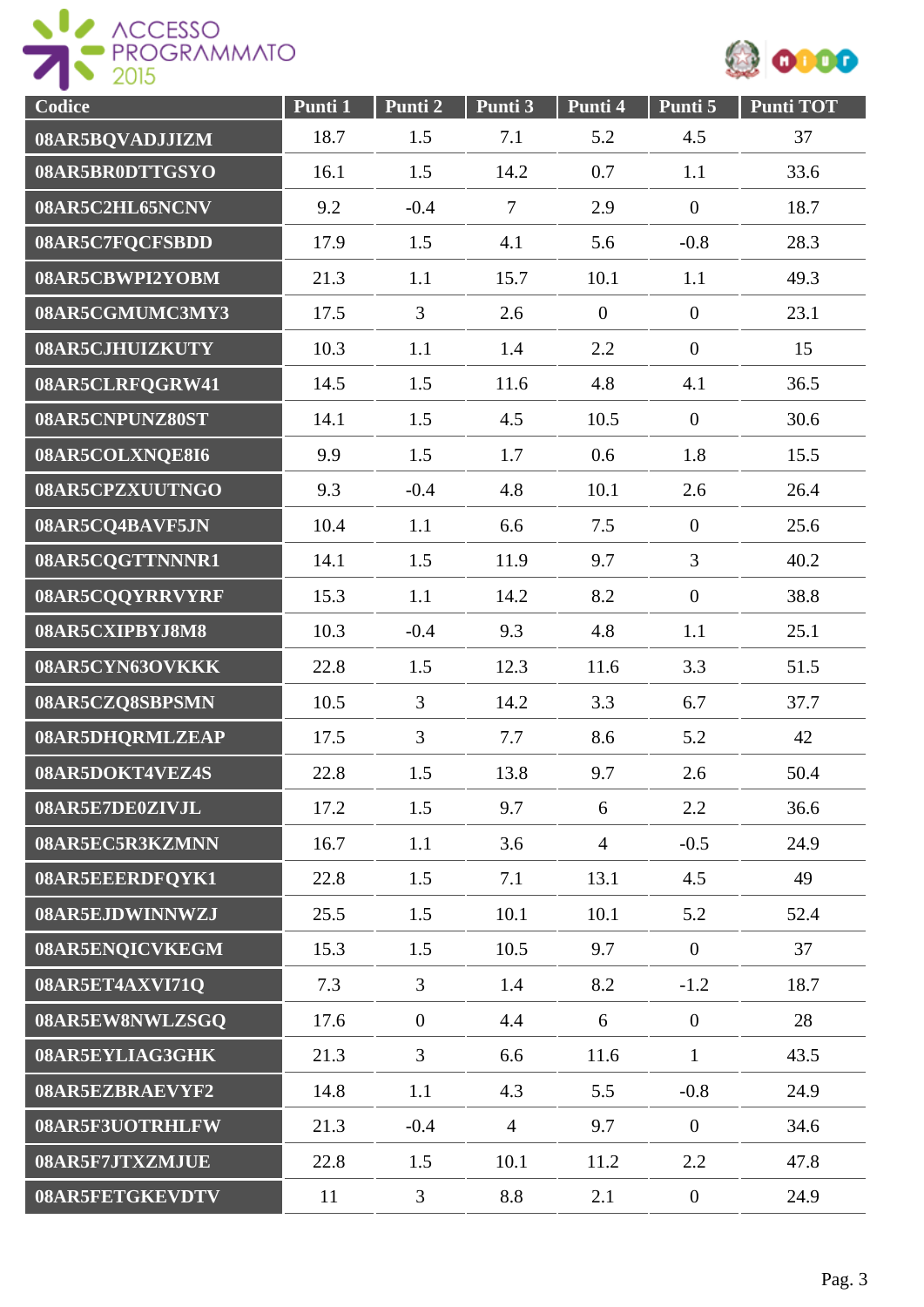



| Codice          | Punti 1 | Punti 2        | Punti 3      | Punti 4        | Punti 5          | <b>Punti TOT</b> |
|-----------------|---------|----------------|--------------|----------------|------------------|------------------|
| 08AR5FGBC6CLSAY | 0.3     | $-0.4$         | 1.7          | 11.2           | $-1.2$           | 11.6             |
| 08AR5FK6CUULN8H | 20.9    | 1.1            | 9.2          | 11.2           | 1.4              | 43.8             |
| 08AR5FLEKWIFF7J | 11.8    | 1.5            | 9.6          | $-0.9$         | 2.5              | 24.5             |
| 08AR5FLPLO6ZEBO | 21.3    | 1.5            | 11.6         | 11.6           | 3.7              | 49.7             |
| 08AR5FLXPUMMPZL | 11.9    | $\overline{0}$ | 3.7          | 6.7            | $-0.4$           | 21.9             |
| 08AR5FXU78LYTGS | 13      | 1.5            | 2.9          | 7.5            | $\boldsymbol{0}$ | 24.9             |
| 08AR5G1VVXUDADP | 11.9    | 3              | 2.5          | 6.7            | $-0.5$           | 23.6             |
| 08AR5G6DPZYGP4R | 16.4    | $\overline{3}$ | 13.8         | 9.7            | 5.6              | 48.5             |
| 08AR5GBWHPHP5H5 | 1.8     | 1.5            | 5.6          | 0.7            | $\overline{0}$   | 9.6              |
| 08AR5GHFHPXBQVL | 17.1    | 1.5            | 13.4         | 4.4            | $-2.8$           | 33.6             |
| 08AR5GIZALWYQSF | 11.5    | 1.1            | 1.1          | 5.2            | 4.8              | 23.7             |
| 08AR5GJES4KXBUC | 12.6    | $\overline{3}$ | 8.5          | 10.1           | 5.2              | 39.4             |
| 08AR5GKNAXAMMBZ | 8.6     | $\overline{3}$ | 11.2         | 4.1            | 3                | 29.9             |
| 08AR5GO2XAS28KT | 20.5    | $\overline{3}$ | 7.7          | 5.5            | 4.8              | 41.5             |
| 08AR5H1UQTZQZNU | 15.3    | 1.5            | $-0.9$       | 4.1            | $-0.8$           | 19.2             |
| 08AR5H2GXKVVYZT | 16      | 1.5            | $-0.2$       | 6.7            | $-0.4$           | 23.6             |
| 08AR5H6JF5ZL3GL | 16.8    | 3              | 6            | 6.3            | 3.7              | 35.8             |
| 08AR5H8PUVSTZ3L | 19      | 1.5            | 10.1         | 13.5           | 1.4              | 45.5             |
| 08AR5HBD5VGVKRZ | 16      | 1.1            | $-0.8$       | 5.9            | $-1.2$           | 21               |
| 08AR5HCIJAIH23C | 17.5    | $\overline{3}$ | 11.9         | 4.8            | 1.5              | 38.7             |
| 08AR5HDTSIETZHC | $-3.3$  | $\overline{0}$ | 5.1          | 4.8            | $-2.4$           | 4.2              |
| 08AR5HFFAY8QQQL | 12.9    | 1.1            | 5.5          | 2.5            | $\overline{0}$   | 22               |
| 08AR5HIJXNMQXVS | 20.9    | 1.1            | 0.7          | $\mathfrak{Z}$ | $-2.5$           | 23.2             |
| 08AR5HJNJ4P1PUL | 0.7     | $\overline{0}$ | 11.6         | 11.2           | 2.5              | 26               |
| 08AR5HLEESNREJN | 19.1    | 1.5            | 13.5         | 9              | 2.2              | 45.3             |
| 08AR5HLF6KFPSUC | 16.4    | 1.5            | 5.6          | 0.7            | $-0.4$           | 23.8             |
| 08AR5HN6UQUDNVT | 16.8    | $\overline{0}$ | $\mathbf{1}$ | 5.9            | $\overline{0}$   | 23.7             |
| 08AR5HPF1PFUYLA | 21.3    | $\mathfrak{Z}$ | 2.5          | 10.1           | 1.5              | 38.4             |
| 08AR5HPYAXJCJRK | 16      | 1.5            | 7.1          | 9              | $-0.4$           | 33.2             |
| 08AR5HTIJDAOQVK | $-0.2$  | $-0.4$         | 1.8          | 5.9            | 1.5              | 8.6              |
| 08AR5HVAXIOALVA | 15.3    | 1.5            | 8.6          | $\overline{0}$ | $\boldsymbol{0}$ | 25.4             |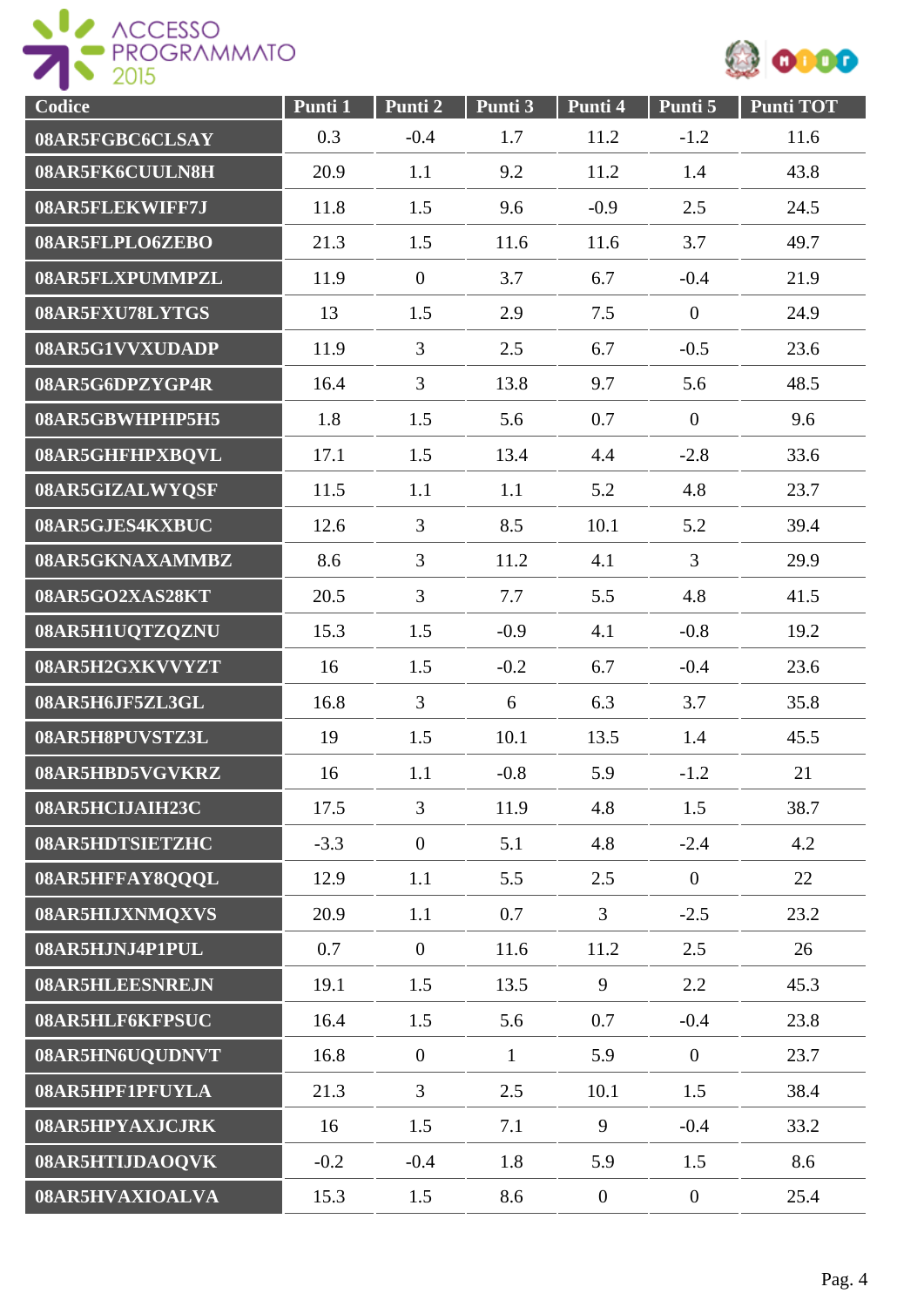



| Codice          | Punti 1 | Punti 2          | Punti 3        | Punti 4 | Punti 5          | <b>Punti TOT</b> |
|-----------------|---------|------------------|----------------|---------|------------------|------------------|
| 08AR5HXXYJ5JOOF | 11.6    | $\boldsymbol{0}$ | 1.1            | 6.3     | $\boldsymbol{0}$ | 19               |
| 08AR5HYSMX4ONVR | 24      | 1.5              | 10.5           | 7.5     | 5.6              | 49.1             |
| 08AR5HZE35B0KZR | 15.2    | 1.5              | $\overline{7}$ | 5.9     | $\mathbf{1}$     | 30.6             |
| 08AR5I5FUMLLKEO | 13.7    | 1.1              | 8.9            | 2.9     | 1.1              | 27.7             |
| 08AR5IEXX0ZKX1P | 18.3    | 3                | 18.3           | 4.8     | $-1.6$           | 42.8             |
| 08AR5IKZKEESSTG | 12.6    | $-0.8$           | 1.4            | 1.7     | $-0.4$           | 14.5             |
| 08AR5IN28IR0VWA | 16.5    | $\overline{0}$   | 11.2           | 0.7     | $\boldsymbol{0}$ | 28.4             |
| 08AR5ITYVCTGX8H | 5.1     | $\overline{3}$   | $-0.5$         | 10.1    | $-1.2$           | 16.5             |
| 08AR5IV6ET4MIIV | 20.9    | 1.5              | 8.5            | 11.2    | $\mathbf{0}$     | 42.1             |
| 08AR5IXMDEIO3UU | 16.4    | 1.5              | $\overline{4}$ | 3.7     | $-1.6$           | 24               |
| 08AR5JAMNVED5N2 | 13.8    | $\overline{3}$   | 3.3            | 5.2     | 0.7              | 26               |
| 08AR5JDX6PBEUBJ | 8.5     | 1.5              | 16.1           | 8.2     | $-1.6$           | 32.7             |
| 08AR5JEBCZVUSWW | 5.1     | $-0.4$           | 5.9            | 6.7     | 1.5              | 18.8             |
| 08AR5JOOZIXWJ48 | 19      | 1.1              | 5.5            | 6.3     | 1.1              | 33               |
| 08AR5JPQHWDDTGH | 24.7    | $-0.4$           | 12.7           | 9.7     | 3.7              | 50.4             |
| 08AR5JQ2Q48PYRH | 2.9     | $\overline{0}$   | 7.8            | 2.6     | $-0.8$           | 12.5             |
| 08AR5JX7BVFT26T | 15      | 1.5              | 11.6           | 8.2     | 2.6              | 38.9             |
| 08AR5JZWBVUCUWY | 15.6    | 1.5              | 6.9            | 4.8     | 0.7              | 29.5             |
| 08AR5KBJET7N5XW | 22.1    | $\overline{3}$   | 19.5           | 8.6     | 2.6              | 55.8             |
| 08AR5KFIIYHK3MD | 14.9    | 1.1              | 2.2            | 3.7     | 1.1              | 23               |
| 08AR5KJNS7HIKP2 | 7.4     | $\overline{0}$   | 16.1           | 6.7     | $-0.4$           | 29.8             |
| 08AR5KNVVFNX8NH | 12.6    | 1.5              | 5.1            | 6.7     | $-0.5$           | 25.4             |
| 08AR5KPTO2HGEC6 | 8       | $-0.4$           | 5.5            | 5.9     | 1.4              | 20.4             |
| 08AR5KUWSQKVARY | 15.2    | $-0.8$           | 12.6           | 11.2    | 1.5              | 39.7             |
| 08AR5L0CSQQRNVR | 19      | 1.5              | 1.8            | 5.6     | 1.5              | 29.4             |
| 08AR5L5CQEQOB4V | 6.5     | $\mathfrak{Z}$   | 6.6            | 6.3     | 1.4              | 23.8             |
| 08AR5LCXJPBCOWP | 24.3    | $\overline{0}$   | 1.1            | 5.6     | $\boldsymbol{0}$ | 31               |
| 08AR5LEH05WZ7GY | 19      | 1.1              | 2.4            | 7.8     | 0.7              | 31               |
| 08AR5LF2JML8QOP | 25.1    | 1.5              | 0.3            | 12      | $-0.1$           | 38.8             |
| 08AR5LOSCG3KWAC | 9.6     | $\overline{0}$   | $-0.8$         | 4.5     | $\boldsymbol{0}$ | 13.3             |
| 08AR5LP2BD7NKEO | 11      | $-0.8$           | 2.8            | 7.4     | $\mathbf{1}$     | 21.4             |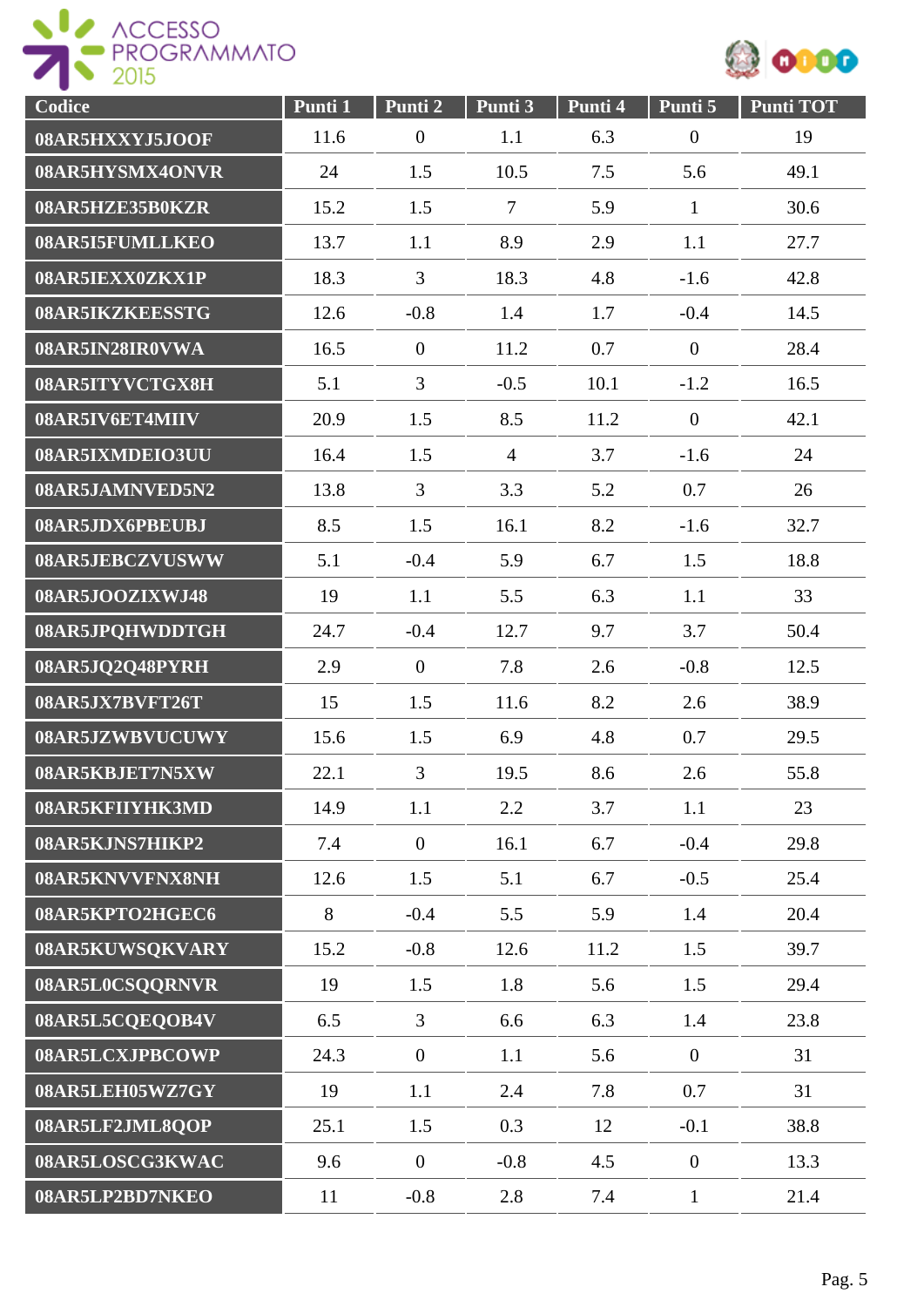



| Codice          | Punti 1 | Punti <sub>2</sub> | Punti 3        | Punti 4      | Punti 5          | <b>Punti TOT</b> |
|-----------------|---------|--------------------|----------------|--------------|------------------|------------------|
| 08AR5LSGXALHMPF | 0.3     | $-0.4$             | 1.8            | 5.6          | $\boldsymbol{0}$ | 7.3              |
| 08AR5LUMEYEQHF4 | 7.8     | $\mathbf{0}$       | 9.7            | 1.8          | 1.5              | 20.8             |
| 08AR5M2U5R1VAYR | 14.2    | $\overline{0}$     | 7.1            | 2.6          | 1.1              | 25               |
| 08AR5M6YMEFLHFQ | 17.5    | $\mathbf{0}$       | 13.1           | 10.5         | 1.5              | 42.6             |
| 08AR5MCBHFDC1IP | 4.5     | 1.5                | 1.8            | 4.1          | 1.1              | 13               |
| 08AR5MHZMKLI0W5 | 14.1    | 1.1                | 9.7            | 1.4          | $-0.4$           | 25.9             |
| 08AR5MK4UYQPLHE | 18.6    | $-0.4$             | 0.6            | 9.3          | $-1.6$           | 26.5             |
| 08AR5MLFLPPXFTL | 19.8    | 1.5                | 8.9            | $\mathbf{1}$ | 2.6              | 33.8             |
| 08AR5MSY4QOMJ8M | 19.4    | $\overline{3}$     | $\overline{7}$ | 4.4          | 0.7              | 34.5             |
| 08AR5MUWLRCAINS | 4.2     | 1.1                | 0.9            | $-4$         | $-1.7$           | 0.5              |
| 08AR5MVQTX18D8D | 17.2    | 1.5                | $-0.4$         | 8.2          | 0.7              | 27.2             |
| 08AR5MYXAJZVVSP | 13.8    | $\overline{0}$     | 9.3            | $\mathbf{1}$ | $\overline{0}$   | 24.1             |
| 08AR5N2WTFXGOLK | 12.6    | $-0.4$             | 13.8           | 8.6          | $-0.8$           | 33.8             |
| 08AR5N4Q3WUFWFD | 20.9    | 1.1                | 12.6           | 5.5          | $-1.3$           | 38.8             |
| 08AR5N4UK3QOS8K | 20.9    | 1.1                | 9.3            | 2.9          | $\boldsymbol{0}$ | 34.2             |
| 08AR5N8XQQUEPPB | 24.3    | 1.5                | 14.2           | 11.6         | 3                | 54.6             |
| 08AR5NDHDEVXTS5 | 22.1    | 1.5                | 14.2           | 3.7          | $\mathbf{0}$     | 41.5             |
| 08AR5NF4LSGJRCM | 13.4    | $-0.8$             | 14.2           | 9            | $-1.6$           | 34.2             |
| 08AR5NFT4LRYWIG | 15.6    | $\overline{3}$     | 7.4            | 6.7          | 1.5              | 34.2             |
| 08AR5NLLANPCU3E | 18.6    | 1.1                | 8.5            | 7.4          | 2.2              | 37.8             |
| 08AR5NMMPLONZVH | 7.3     | $-0.4$             | $-1.7$         | 6.3          | $-1.6$           | 9.9              |
| 08AR5NO05MIWUOV | 5.5     | 1.1                | 4.4            | 2.1          | 1.1              | 14.2             |
| 08AR5NOKFRY7SSV | 10.3    | $\overline{3}$     | $-0.2$         | 0.2          | $-0.4$           | 12.9             |
| 08AR5NP4DA3OTSM | 13.8    | $\overline{0}$     | 2.2            | 8.6          | $\overline{0}$   | 24.6             |
| 08AR5NPM5I5EUJY | 18.3    | 1.5                | 6.7            | 5.9          | 0.7              | 33.1             |
| 08AR5NPQBRRTSEO | 20.9    | 1.5                | 16.8           | 4.8          | 5.5              | 49.5             |
| 08AR5NTCAWCGVXU | 23.6    | 1.1                | 5.6            | 9            | $\overline{0}$   | 39.3             |
| 08AR5NVABXSPONZ | 22.8    | 1.5                | 6.2            | 3.3          | $-0.4$           | 33.4             |
| 08AR5NWIBKYHUZF | 27      | 1.5                | 11.6           | 11.6         | 12.7             | 64.4             |
| 08AR5O4XHU3OQ2Y | 17.5    | $\mathbf{0}$       | 4.8            | 12           | $\boldsymbol{0}$ | 34.3             |
| 08AR5O8VX6CGAEN | 24.3    | 1.1                | 3.3            | 7.4          | 0.7              | 36.8             |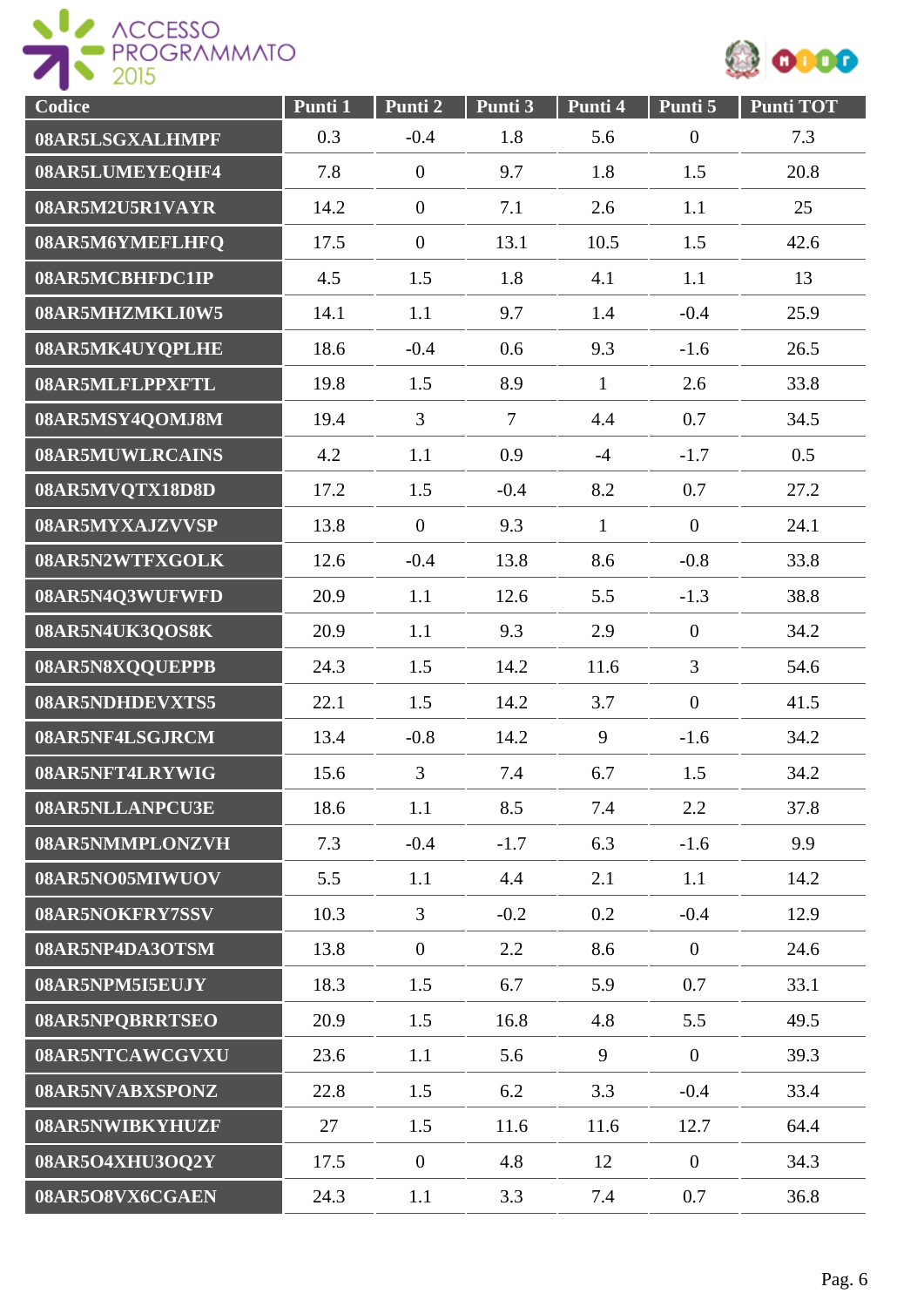

| Codice          | Punti 1 | Punti 2          | Punti 3        | Punti 4 | Punti 5          | <b>Punti TOT</b> |
|-----------------|---------|------------------|----------------|---------|------------------|------------------|
| 08AR5OAVOZDIORG | 10      | 1.1              | 3.7            | 7.1     | 0.7              | 22.6             |
| 08AR5OCCZQ3LKP3 | 23.6    | 1.1              | 9              | 3.7     | $\boldsymbol{0}$ | 37.4             |
| 08AR5OFGPTISMSW | 12.2    | 1.5              | 13             | 8.2     | 4.1              | 39               |
| 08AR5OHBEUDHJEL | 22.8    | $\overline{3}$   | 2.5            | 13.1    | $-0.1$           | 41.3             |
| 08AR5OJYYVBBJHQ | 15.2    | 1.1              | 8.5            | 5.9     | 0.7              | 31.4             |
| 08AR5OOK40ZG8MO | 15.6    | $-0.4$           | 10.5           | 8.6     | $-0.4$           | 33.9             |
| 08AR5OOQMCQODHH | 20.2    | 1.1              | 10.1           | 8.6     | 1.5              | 41.5             |
| 08AR5OUSDUONPMI | 20.2    | $\boldsymbol{0}$ | 9.7            | 13.1    | 1.5              | 44.5             |
| 08AR5OWKDA08E8F | 15.7    | $\boldsymbol{0}$ | 5.5            | 4.8     | $-0.8$           | 25.2             |
| 08AR5OXL1B1BJN7 | 20.2    | $\overline{3}$   | 5.2            | 7.1     | 3                | 38.5             |
| 08AR5OZLUWIX8VV | 20.6    | 1.5              | 6              | 9       | 1.5              | 38.6             |
| 08AR5P6RTWOSMZG | 14.1    | $-0.4$           | 3.6            | 9.7     | $-0.4$           | 26.6             |
| 08AR5P74DICS5AD | 10.4    | 1.5              | 3.3            | 9.7     | $-1.2$           | 23.7             |
| 08AR5PCORWRS05I | 16.8    | 1.1              | 5.9            | 2.6     | $\boldsymbol{0}$ | 26.4             |
| 08AR5PDFJ0W5BYP | 21.7    | 1.1              | 2.1            | 13.1    | 0.3              | 38.3             |
| 08AR5PEP6UGCYNR | 13      | 3                | 8.5            | 2.9     | 0.3              | 27.7             |
| 08AR5PJ4FXQN5TL | 18.7    | 1.5              | 9.3            | 5.2     | 3                | 37.7             |
| 08AR5PKZU6LL1FI | 22.5    | $\overline{0}$   | 9              | 7.1     | $\boldsymbol{0}$ | 38.6             |
| 08AR5PLEBU6OWOS | 16.8    | $\boldsymbol{0}$ | 4.1            | 0.3     | $\mathbf{0}$     | 21.2             |
| 08AR5POKXTQMZGP | 8.9     | $\overline{3}$   | 10.4           | 8.2     | 1.5              | 32               |
| 08AR5PRYHPLK3UT | 19      | 1.5              | 10.8           | 9.7     | 4.1              | 45.1             |
| 08AR5PT4XNE1ZJS | 16.8    | $\overline{0}$   | $-1.2$         | 7.1     | $\overline{3}$   | 25.7             |
| 08AR5PUP4406YUJ | 14.8    | $\overline{3}$   | 0.1            | $-0.2$  | $-0.5$           | 17.2             |
| 08AR5PVHWIWX8R5 | 17.1    | $\overline{3}$   | 14.2           | 5.6     | $-1.6$           | 38.3             |
| 08AR5PWEDJOJWF0 | 15.6    | $\overline{0}$   | 1.8            | 7.8     | $-1.2$           | 24               |
| 08AR5PXQMRIW1H0 | 7.4     | $\overline{3}$   | 8.8            | 6.3     | 0.3              | 25.8             |
| 08AR5Q1SWFOIQR4 | 18.3    | 1.5              | $-0.9$         | 7.1     | 1.4              | 27.4             |
| 08AR5QA3RNNKFZI | 20.6    | $\overline{0}$   | 9.7            | 5.2     | $\overline{0}$   | 35.5             |
| 08AR5QBVG20YFGL | 7.8     | 1.1              | 1.3            | 4.8     | $-1.2$           | 13.8             |
| 08AR5QGTK683E41 | 10.8    | $\overline{0}$   | 5.4            | 7.5     | $\boldsymbol{0}$ | 23.7             |
| 08AR5QKX0TOKKLS | 7.2     | 1.1              | $\overline{2}$ | 3.6     | 3.2              | 17.1             |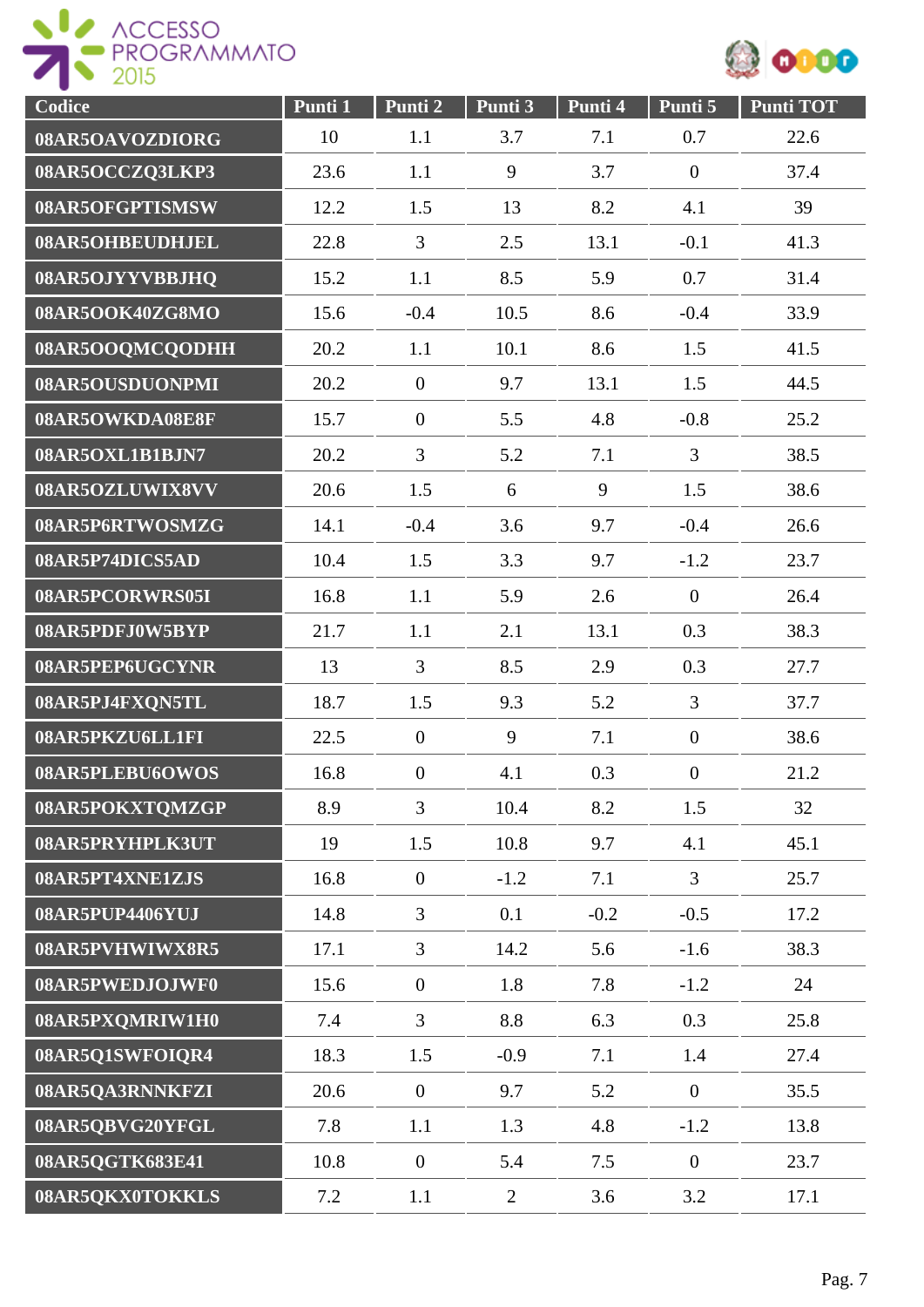

| Codice          | Punti 1 | Punti 2        | Punti 3        | Punti 4        | Punti 5          | <b>Punti TOT</b> |
|-----------------|---------|----------------|----------------|----------------|------------------|------------------|
| 08AR5QQCFGMTHGS | 19      | 3              | 15.3           | 3.3            | 4.1              | 44.7             |
| 08AR5QRVOODSO0D | 17.1    | 1.5            | 14.2           | 7.5            | $\boldsymbol{0}$ | 40.3             |
| 08AR5QTLMLE6MSM | 20.9    | $\mathfrak{Z}$ | 11.5           | 3.3            | $-0.4$           | 38.3             |
| 08AR5QTT2L2HLGJ | 23.2    | 1.5            | 5.9            | 6.7            | $\overline{3}$   | 40.3             |
| 08AR5QXARPNDOID | 18.3    | 3              | 14.2           | 3.3            | 1.4              | 40.2             |
| 08AR5QYVYGKJLT2 | 17.9    | $\mathbf{0}$   | 1.1            | 5.2            | $\overline{0}$   | 24.2             |
| 08AR5R0SOOT1EQH | 19.4    | $\overline{3}$ | 12             | 9.7            | 0.3              | 44.4             |
| 08AR5R3LDSJPHQ7 | 25.5    | $\overline{3}$ | 6              | 8.6            | 9                | 52.1             |
| 08AR5RBKNNFGGKY | 21.7    | 1.5            | 8.6            | 6              | 1.5              | 39.3             |
| 08AR5RHDSPOJE6X | 10.3    | 1.1            | 5.8            | 5.2            | $-0.1$           | 22.3             |
| 08AR5RIRL3SBGW1 | 16      | $\overline{3}$ | 11.2           | 10.5           | $-0.4$           | 40.3             |
| 08AR5RPKV4PRJLD | 11.9    | $\overline{3}$ | 3.7            | 3.3            | 1.5              | 23.4             |
| 08AR5RSAIKOWSDC | 15.2    | 1.5            | $-1.7$         | $\mathbf{1}$   | $-0.4$           | 15.6             |
| 08AR5RXEW7ITB2Q | 10.4    | 1.5            | 11.6           | 11.6           | 2.6              | 37.7             |
| 08AR5S1F8IUTSO0 | 18.3    | 1.1            | 7.8            | 6              | $\overline{0}$   | 33.2             |
| 08AR5S1X10TOWTK | 14.1    | $\mathbf{0}$   | $-0.4$         | 0.3            | $\boldsymbol{0}$ | 14               |
| 08AR5S5XINBERP0 | 13.7    | 1.5            | 3.6            | 8.2            | 1.4              | 28.4             |
| 08AR5S8SNUV2Q50 | 14.9    | 1.5            | 14.6           | 8.2            | $-0.8$           | 38.4             |
| 08AR5SBOC3QQMRP | 6.5     | $-0.4$         | 6.6            | $\mathbf{1}$   | 1.1              | 14.8             |
| 08AR5SFDH8ZVKHG | 19.8    | 1.5            | 3.3            | 7.8            | $-0.4$           | 32               |
| 08AR5SKEPZMPYVU | 7.8     | $\overline{0}$ | $-2.4$         | 11.6           | $-0.4$           | 16.6             |
| 08AR5SLKOYFLPGC | 19.8    | 1.5            | 7.8            | 9.7            | 2.6              | 41.4             |
| 08AR5SODR6FJPNH | 24.7    | $\overline{3}$ | 10.1           | 10.5           | 2.2              | 50.5             |
| 08AR5SPABTOES7D | 13.4    | $-0.4$         | $\overline{7}$ | 5.5            | 2.9              | 28.4             |
| 08AR5SQ6R4DQOUY | 7.4     | $\overline{3}$ | 6.3            | $\overline{0}$ | 0.7              | 17.4             |
| 08AR5SQUJKKJRK2 | $-0.5$  | $-0.4$         | 0.6            | 1.8            | 0.7              | 2.2              |
| 08AR5STMYQZWUKS | 22.8    | 1.5            | 10.1           | 11.6           | 1.1              | 47.1             |
| 08AR5SVKNOSFQ8K | $-0.3$  | $-0.4$         | 2.1            | 1.8            | $\overline{0}$   | 3.2              |
| 08AR5SYOLCFFPLB | 5.6     | $\overline{0}$ | 5.6            | 6.3            | 1.1              | 18.6             |
| 08AR5T1EQYUTBEM | 16      | 1.5            | 8.6            | 7.1            | $\overline{0}$   | 33.2             |
| 08AR5T46XXBHNOR | 21.3    | 1.5            | 10.8           | 7.4            | $\overline{0}$   | 41               |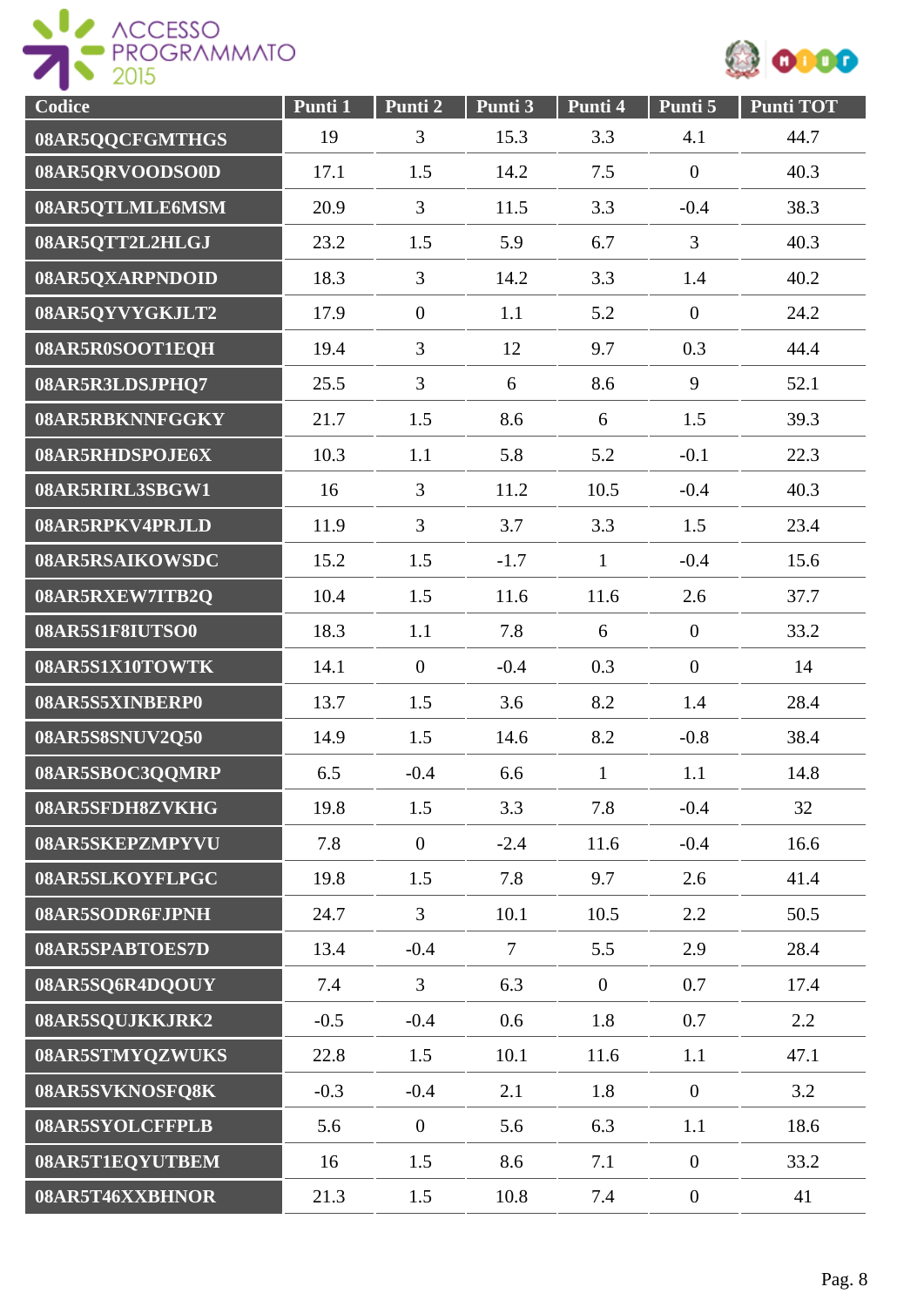



| Codice          | Punti 1 | Punti 2        | Punti 3        | Punti 4        | Punti 5          | <b>Punti TOT</b> |
|-----------------|---------|----------------|----------------|----------------|------------------|------------------|
| 08AR5T7FEK82F43 | 14.1    | 1.1            | 3.3            | 5.6            | $\boldsymbol{0}$ | 24.1             |
| 08AR5TDYH5EED4L | 9.6     | $-0.4$         | 12.7           | 6.3            | $-1.2$           | 27               |
| 08AR5TFTWG81ZQ8 | 17.9    | $\overline{0}$ | 1.1            | 10.5           | 2.6              | 32.1             |
| 08AR5THEGCJTQTQ | 15.6    | $-0.4$         | 3.7            | $-0.2$         | 0.7              | 19.4             |
| 08AR5TKUCZGS5IT | 13.4    | 1.5            | 3.3            | 5.6            | 0.7              | 24.5             |
| 08AR5TM2LHQYPIH | 8.4     | $\overline{0}$ | $-0.2$         | 8.2            | $-0.4$           | 16               |
| 08AR5TOY8NSJ4LK | 8.2     | 1.5            | 9.7            | 15             | 1.5              | 35.9             |
| 08AR5TQBYHKNGUW | 16.8    | 1.5            | 19.5           | 6.3            | 3.7              | 47.8             |
| 08AR5TQKHRSKCZF | 19      | 1.1            | 12.3           | 0.6            | $-3.6$           | 29.4             |
| 08AR5TS1PJ4ZCBK | 20.9    | 1.5            | 9.3            | 6.3            | 5.6              | 43.6             |
| 08AR5TSDI1NXQMY | 7.6     | $\overline{3}$ | 3.9            | 8.2            | 3.7              | 26.4             |
| 08AR5TXNLO1JIKF | 23.6    | $\overline{0}$ | 10.1           | 7.8            | 1.5              | 43               |
| 08AR5U4IFPBWXRF | 7.7     | $-0.8$         | 0.6            | 5.2            | $\mathbf{0}$     | 12.7             |
| 08AR5U8CRZSRALC | 16.8    | $-0.4$         | 5.8            | $-0.8$         | $\overline{0}$   | 21.4             |
| 08AR5UFBNV0W1OP | 14.5    | $\overline{3}$ | 10             | 7.1            | 1.1              | 35.7             |
| 08AR5UIOMAMABT1 | 14.8    | 1.5            | $\overline{4}$ | 2.1            | 2.9              | 25.3             |
| 08AR5UIRDCWTWDL | 17.9    | $-0.4$         | 6.7            | 4.8            | $-0.8$           | 28.2             |
| 08AR5UKE80EDWRP | 16.4    | 1.5            | 16.5           | 8.6            | 6                | 49               |
| 08AR5UMJAMR43SA | 15.2    | $\overline{3}$ | 8.5            | 0.6            | $-0.8$           | 26.5             |
| 08AR5URI5KYIXUX | 3.6     | $-0.4$         | 9.3            | 7.4            | $-1.6$           | 18.3             |
| 08AR5UTIOIXT2M0 | 6.9     | 1.1            | $-0.5$         | 1.7            | $-0.5$           | 8.7              |
| 08AR5UX3ALCOWT7 | 21.7    | 1.5            | 12.7           | 5.5            | 2.2              | 43.6             |
| 08AR5V2OBFM8JMY | 8.9     | 1.1            | $\tau$         | 2.1            | $-0.4$           | 18.7             |
| 08AR5V4XUVBCOC7 | 9.6     | 1.5            | 12.7           | 6.3            | 4.1              | 34.2             |
| 08AR5VAI6HGDJCO | 11      | 1.1            | 2.5            | 3.6            | $-2$             | 16.2             |
| 08AR5VIMH8LZGER | 17.1    | 1.5            | 5.2            | 5.2            | $-0.4$           | 28.6             |
| 08AR5VNJ2CNEJPA | 9.6     | $-0.4$         | 2.2            | $\mathbf{1}$   | $\overline{3}$   | 15.4             |
| 08AR5VPTUJKHO5A | 19      | $-0.4$         | 2.1            | 4.8            | 0.3              | 25.8             |
| 08AR5VRIVJZPEVE | 3       | 1.5            | 10.1           | 10.5           | 7.5              | 32.6             |
| 08AR5VRRBIDPHTA | 11.1    | $\mathbf{0}$   | 0.3            | 4.4            | 0.7              | 16.5             |
| 08AR5VSOJXZUG5Z | 16      | 3 <sup>1</sup> | 12.3           | $\overline{3}$ | $-0.4$           | 33.9             |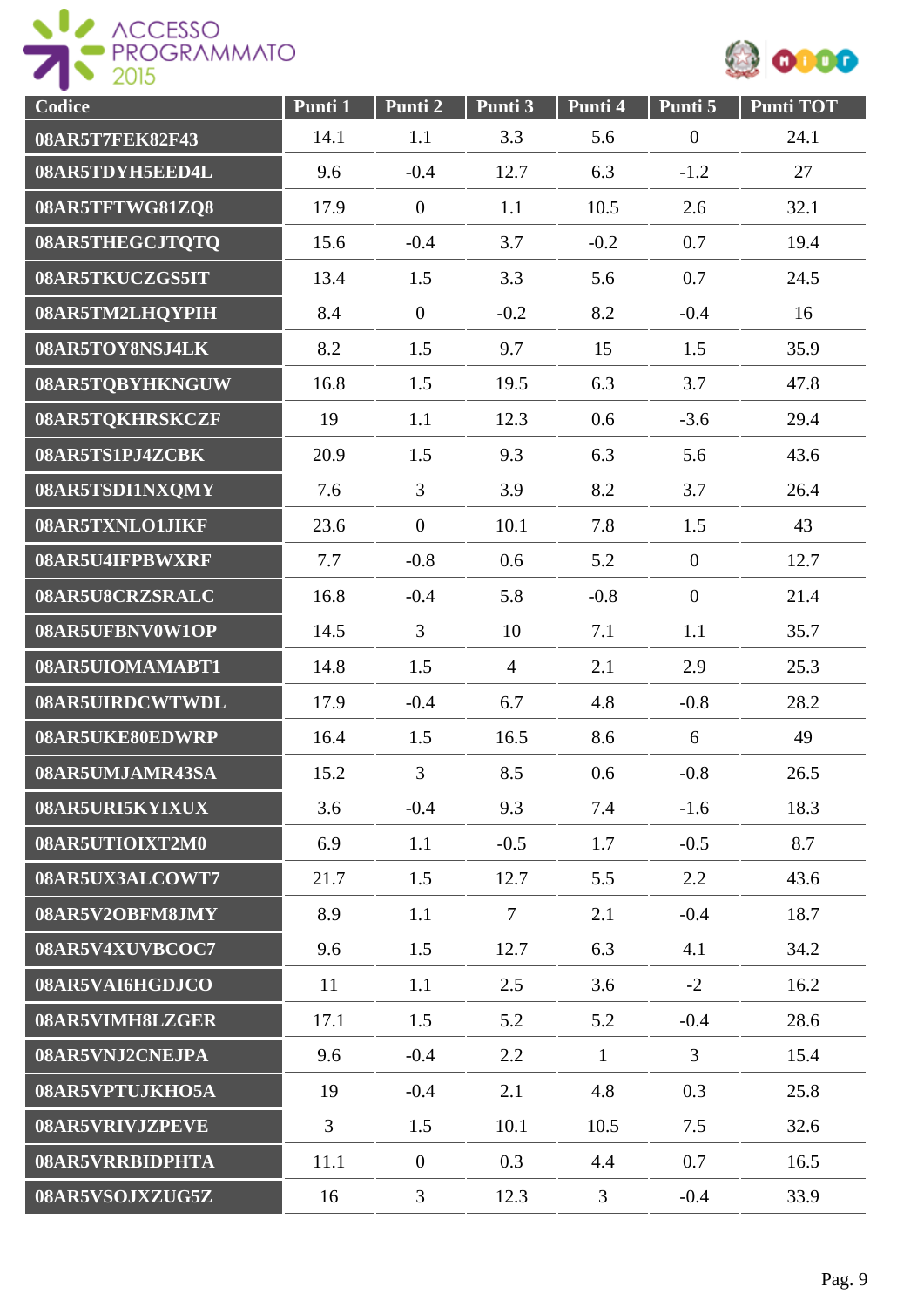



| Codice          | Punti 1          | Punti 2          | Punti 3        | Punti 4          | Punti 5          | Punti TOT      |
|-----------------|------------------|------------------|----------------|------------------|------------------|----------------|
| 08AR5VTPBFXZHWU | 18.7             | 3                | 6.7            | 4.8              | 5.6              | 38.8           |
| 08AR5VZYYZ2XJAK | 13.4             | 1.5              | 6.3            | 3.3              | $-0.8$           | 23.7           |
| 08AR5W0C4PPOJHY | 18.3             | 1.5              | 7.8            | 9                | 0.7              | 37.3           |
| 08AR5WEOJDPNEJM | 18.6             | 1.1              | 1.7            | 4.4              | 0.3              | 26.1           |
| 08AR5WHG6J5B7KE | 10.7             | $\overline{0}$   | 7.4            | 0.7              | 2.2              | 21             |
| 08AR5WKBFN5CEWA | 14.9             | 1.5              | 10.4           | 2.6              | $\boldsymbol{0}$ | 29.4           |
| 08AR5WNQ43C88NV | 17.1             | $\mathbf{0}$     | 7.4            | 8.2              | 5.2              | 37.9           |
| 08AR5WPXBQ7RIAH | 24.3             | 1.1              | 18.7           | 9.3              | 2.1              | 55.5           |
| 08AR5WR7ZECVW42 | 11.8             | 1.5              | 4.3            | 8.2              | 2.6              | 28.4           |
| 08AR5WRG87KF7CO | 14.1             | 1.5              | 6.6            | 13.1             | 6.3              | 41.6           |
| 08AR5WSPTOEK4VG | 4.4              | $\overline{0}$   | $-0.1$         | 0.2              | 3.3              | 7.8            |
| 08AR5WXQWLPNC22 | 10.8             | $\overline{0}$   | 3.7            | $-0.8$           | $\overline{0}$   | 13.7           |
| 08AR5X0YPURGOCI | 17.5             | 1.5              | 19.1           | 5.6              | $\overline{0}$   | 43.7           |
| 08AR5X4CWHVWUS8 | 17.9             | $-0.4$           | 7.7            | 9.7              | $-0.8$           | 34.1           |
| 08AR5XA6IINEQJ5 | 9.3              | $\overline{0}$   | 1.7            | 9.7              | $-0.8$           | 19.9           |
| 08AR5XAOTYQXPKF | 17.9             | 1.1              | 4.7            | 8.2              | $-0.1$           | 31.8           |
| 08AR5XBDKUAFPSQ | 16.1             | $\overline{0}$   | 7.4            | 8.6              | 1.5              | 33.6           |
| 08AR5XFYRZAGV6L | 11               | $\overline{3}$   | 10.7           | 5.5              | $-1.6$           | 28.6           |
| 08AR5XGCOYIBNIH | 6.3              | $\boldsymbol{0}$ | 4.1            | 10.1             | 1.1              | 21.6           |
| 08AR5XGIGTSCRNW | 12.3             | $\overline{0}$   | 10.1           | 6.7              | $-0.4$           | 28.7           |
| 08AR5XMURLMTOUU | 17.1             | 1.1              | 1.3            | 2.1              | $-0.8$           | 20.8           |
| 08AR5XOWPCAEOZV | 13               | 1.5              | $\overline{4}$ | 7.1              | 0.3              | 25.9           |
| 08AR5XXXOQYTQEW | 9.6              | $\overline{0}$   | 8.6            | 7.1              | 0.7              | 26             |
| 08AR5Y0BNQI2GES | 13.3             | $-0.4$           | 11.2           | 7.1              | 1.1              | 32.3           |
| 08AR5YCHODVVNED | 24.7             | $\mathfrak{Z}$   | 11.6           | 12               | 0.7              | 52             |
| 08AR5YDEPELEF4I | 24.7             | $\overline{3}$   | 11.2           | 7.8              | $-0.4$           | 46.3           |
| 08AR5YIGSFI4BXG | 2.7              | $-0.8$           | 7.7            | $\overline{4}$   | $-2.8$           | 10.8           |
| 08AR5YL3YMOXLRL | 24.7             | 1.1              | 18.3           | 9.7              | 1.8              | 55.6           |
| 08AR5YPK5XWIJXF | 21.7             | 1.5              | 10.8           | 5.6              | $\overline{0}$   | 39.6           |
| 08AR5YUDK1IAB1I | 15.7             | 1.5              | 7.1            | 4.5              | $\boldsymbol{0}$ | 28.8           |
| 08AR5YUMBSGH4FN | $\boldsymbol{0}$ | $\overline{0}$   | $\overline{0}$ | $\boldsymbol{0}$ | $\overline{0}$   | $\overline{0}$ |